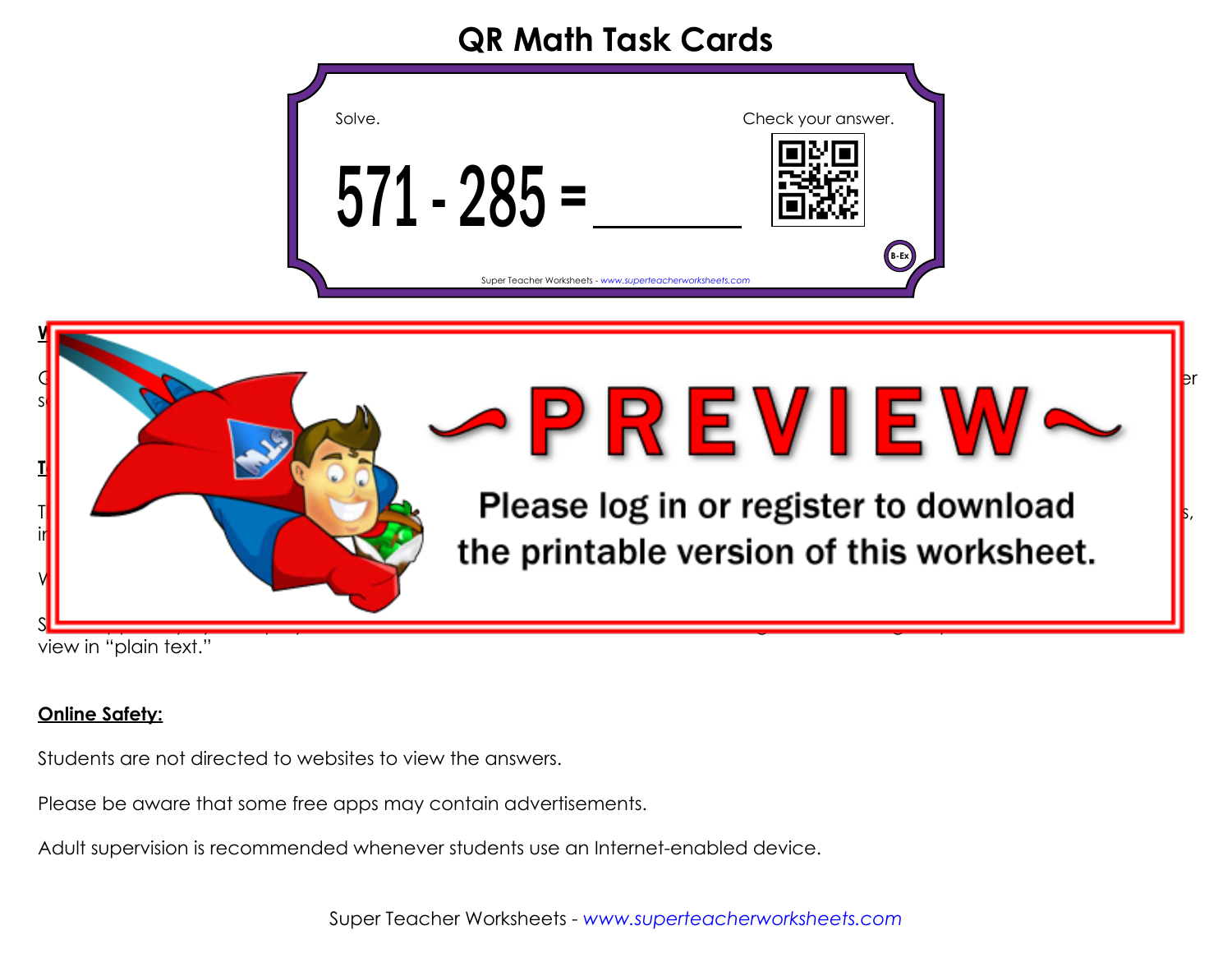## **CARD LIST**

| 1. $694 - 431 =$ _______          | 11. $610 - 397 =$ _______         | <b>21.</b> $179 - 34 =$ ________             |
|-----------------------------------|-----------------------------------|----------------------------------------------|
| <b>2.</b> $822 - 731 =$ ________  | <b>12.</b> $346 - 150 =$ _______  | <b>22.</b> $318 - 205 =$ ________            |
|                                   | <b>13.</b> $819 - 535 =$ _______  | <b>23.</b> $566 - 493 =$ ________            |
| <b>4.</b> $320 - 198 =$ _________ | <b>14.</b> $493 - 214 =$ ________ | <b>24.</b> 461 - 277 = _____                 |
|                                   | <b>15.</b> $527 - 301 =$ ________ | <b>25.</b> $708 - 345 =$ ________            |
| 6. 221 - 186 = $\frac{ }{ }$      | <b>16.</b> $264 - 94 =$ ________  | <b>26.</b> 846 - 590 = $\_\_\_\_\_\_\_\_\_\$ |
| <b>7.</b> $900 - 612 =$ ________  | <b>17.</b> $770 - 467 =$ _______  | <b>27.</b> $951 - 903 =$ ________            |





**printable version of this worksheet.** Please log in or register to download

| <b>4.</b> $320 - 198 = \textcolor{red}{\overline{122}}$ | 14. $493 - 214 = 279$             | <b>24.</b> 461 - 277 = <b>184</b>        |
|---------------------------------------------------------|-----------------------------------|------------------------------------------|
| 5. $749 - 250 = 499$                                    | <b>15.</b> $527 - 301 = 226$      | 25. $708 - 345 = 363$                    |
| 6. 221 - 186 = $\frac{35}{1}$                           | <b>16.</b> 264 - 94 = <b>170</b>  | <b>26.</b> 846 - 590 = $\frac{256}{100}$ |
| <b>7.</b> $900 - 612 = 288$                             | <b>17.</b> $770 - 467 = 303$      | <b>27.</b> 951 - 903 = $\frac{48}{1}$    |
| <b>8.</b> $573 - 307 = 266$                             | <b>18.</b> 856 - 193 = 663        | <b>28.</b> 233 - 57 = $176$              |
| <b>9.</b> $164 - 105 = 59$                              | 19. $600 - 399 = 201$             | <b>29.</b> $668 - 386 = 282$             |
| <b>10.</b> $928 - 777 = 151$                            | <b>20.</b> 958 - 168 = <b>790</b> | <b>30.</b> 500 - 175 = $\frac{325}{ }$   |

Super Teacher Worksheets - *www.superteacherworksheets.com*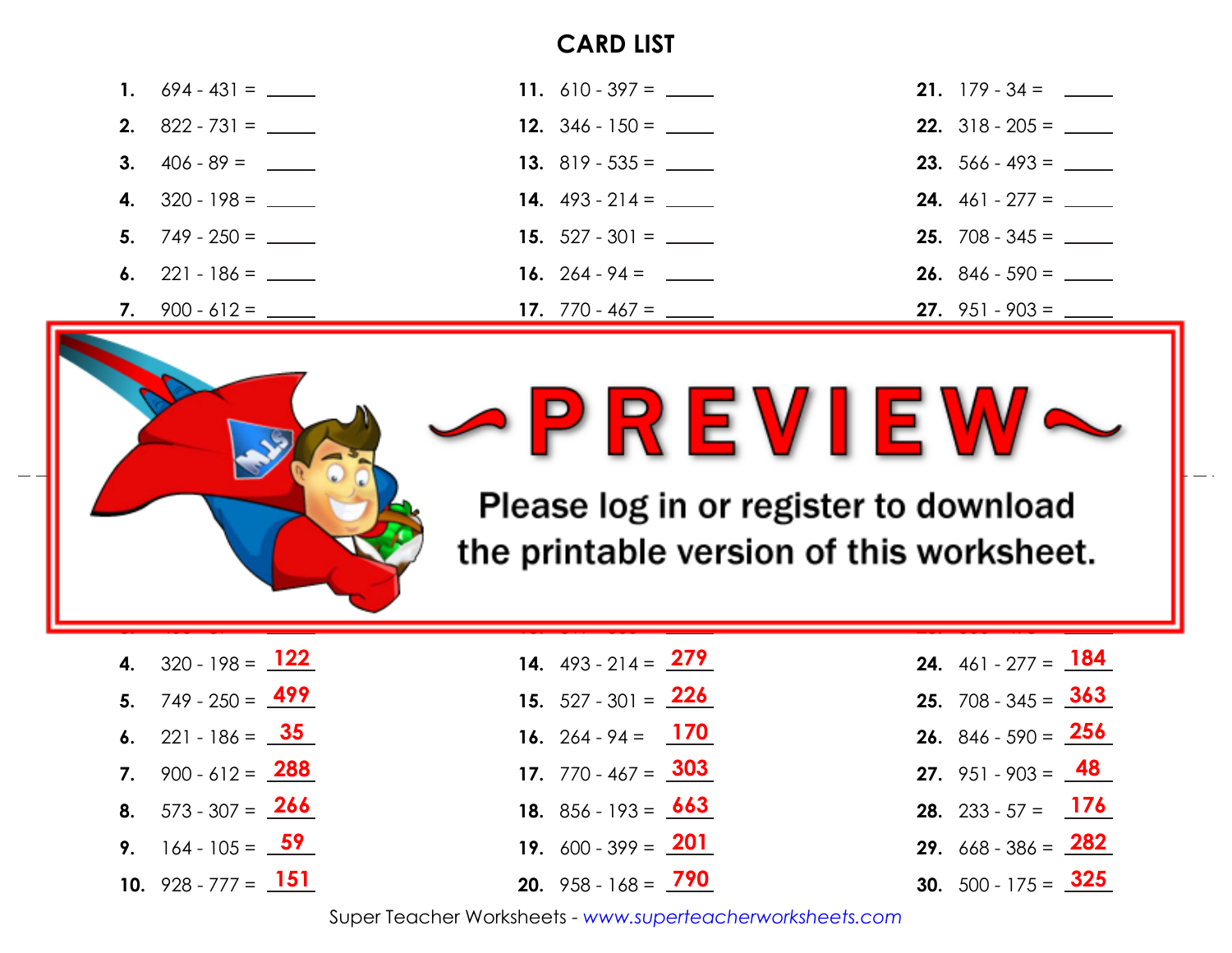694 - 431 =

Solve. Solve and the contract of the check your answer.



Super Teacher Worksheets - *www.superteacherworksheets.com*

Please log in or register to download the printable version of this worksheet.

822 - 731 =



**B-2**

Super Teacher Worksheets - *www.superteacherworksheets.com*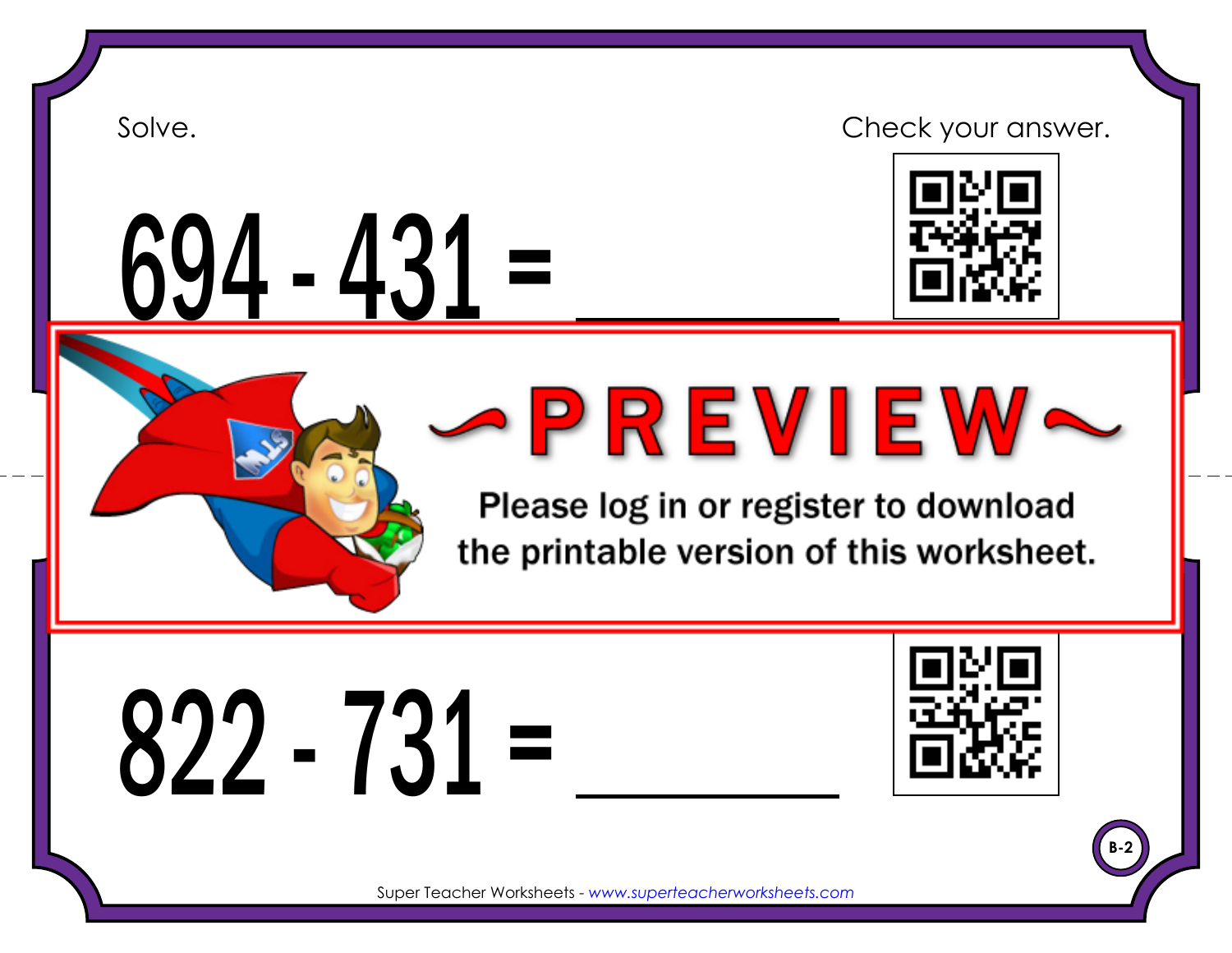

## 406 - 89 =



Please log in or register to download the printable version of this worksheet.

320 - 198 =



**B-4**

Super Teacher Worksheets - *www.superteacherworksheets.com*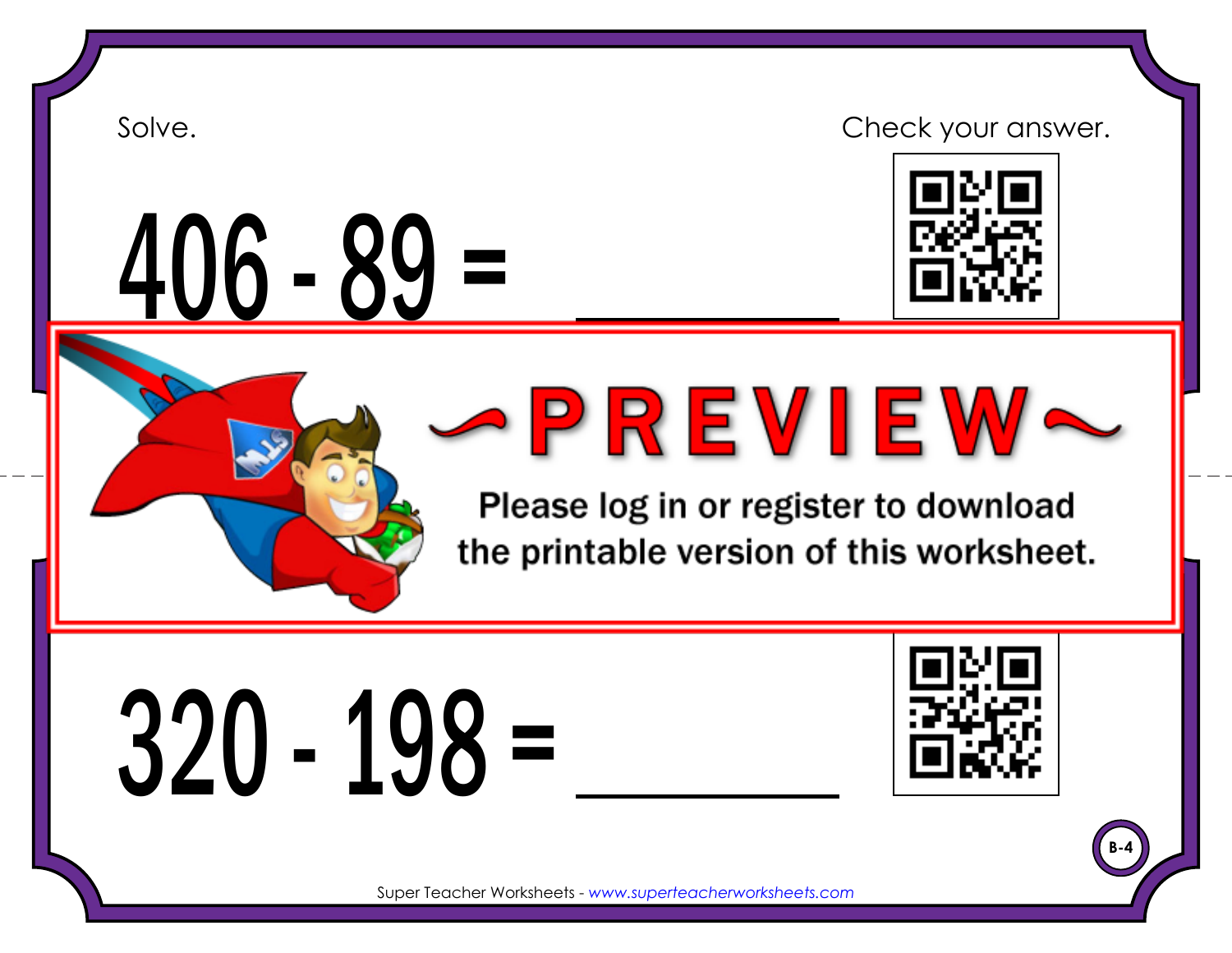# 749 - 250 =



Super Teacher Worksheets - *www.superteacherworksheets.com*

Please log in or register to download the printable version of this worksheet.

221 - 186 =



**B-6**

Super Teacher Worksheets - *www.superteacherworksheets.com*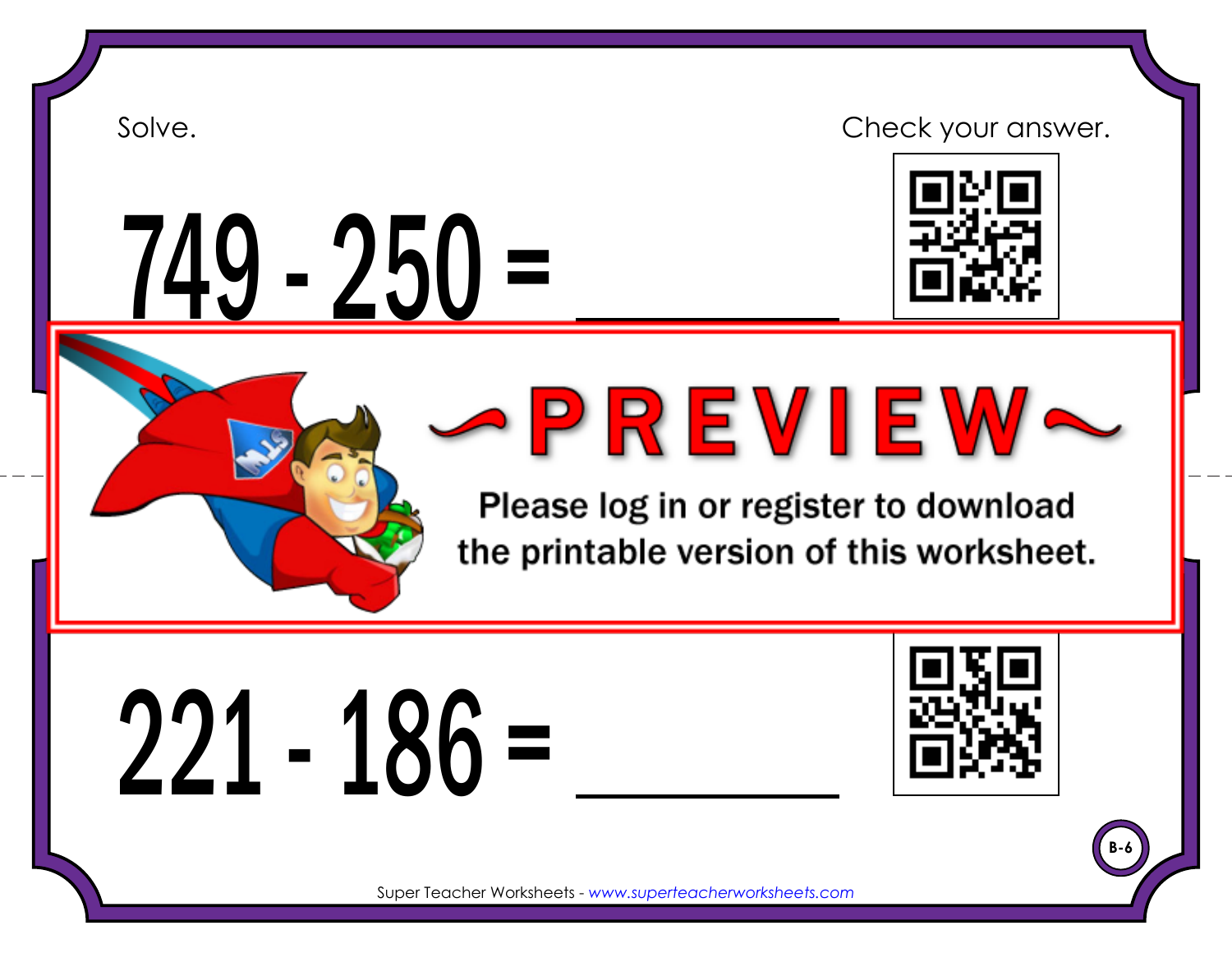900 - 612 =





Please log in or register to download the printable version of this worksheet.

573 - 307 =



**B-8**

Super Teacher Worksheets - *www.superteacherworksheets.com*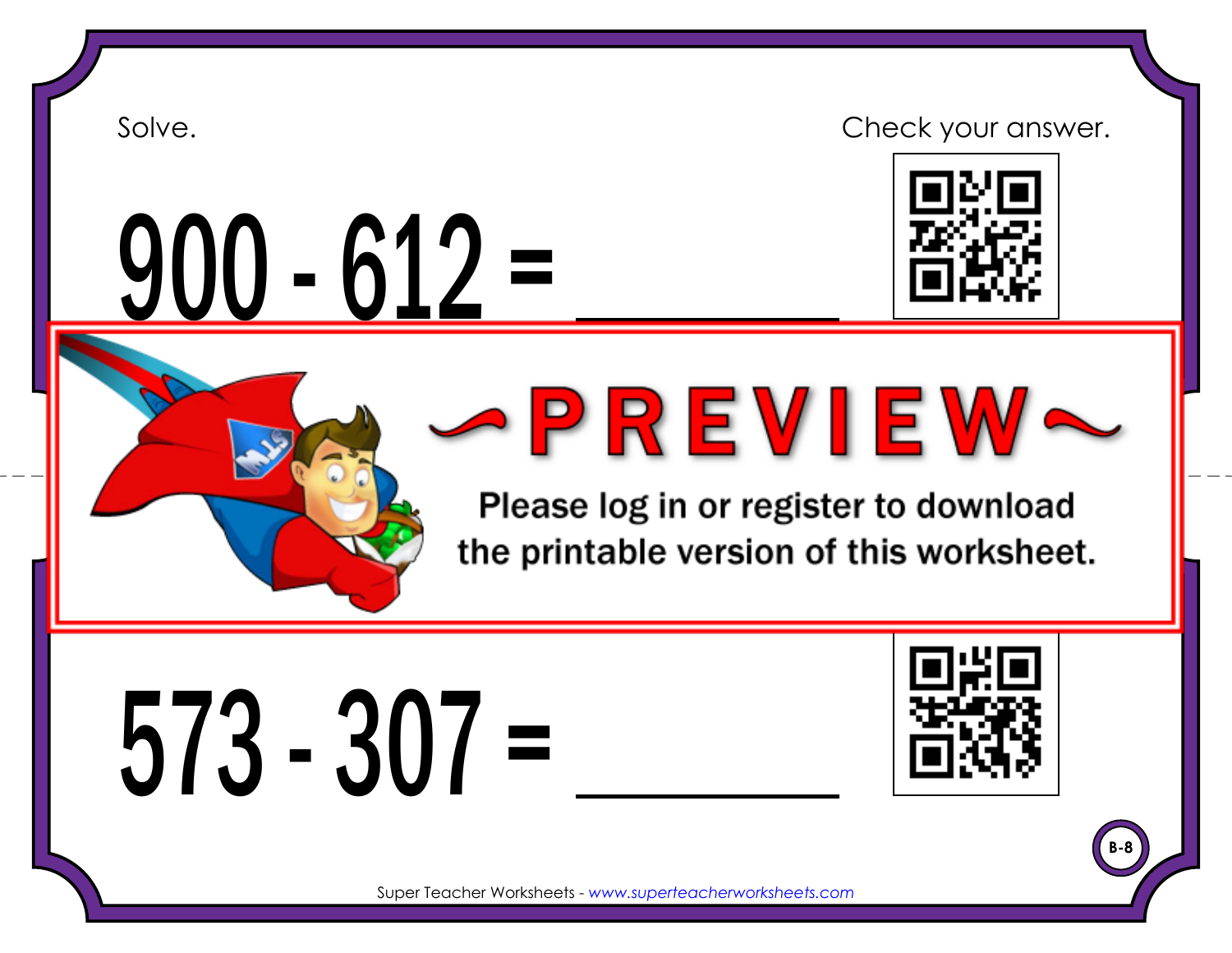164 - 105 =





Super Teacher Worksheets - *www.superteacherworksheets.com*

Please log in or register to download the printable version of this worksheet.

928 - 777 =



**B-10**

Super Teacher Worksheets - *www.superteacherworksheets.com*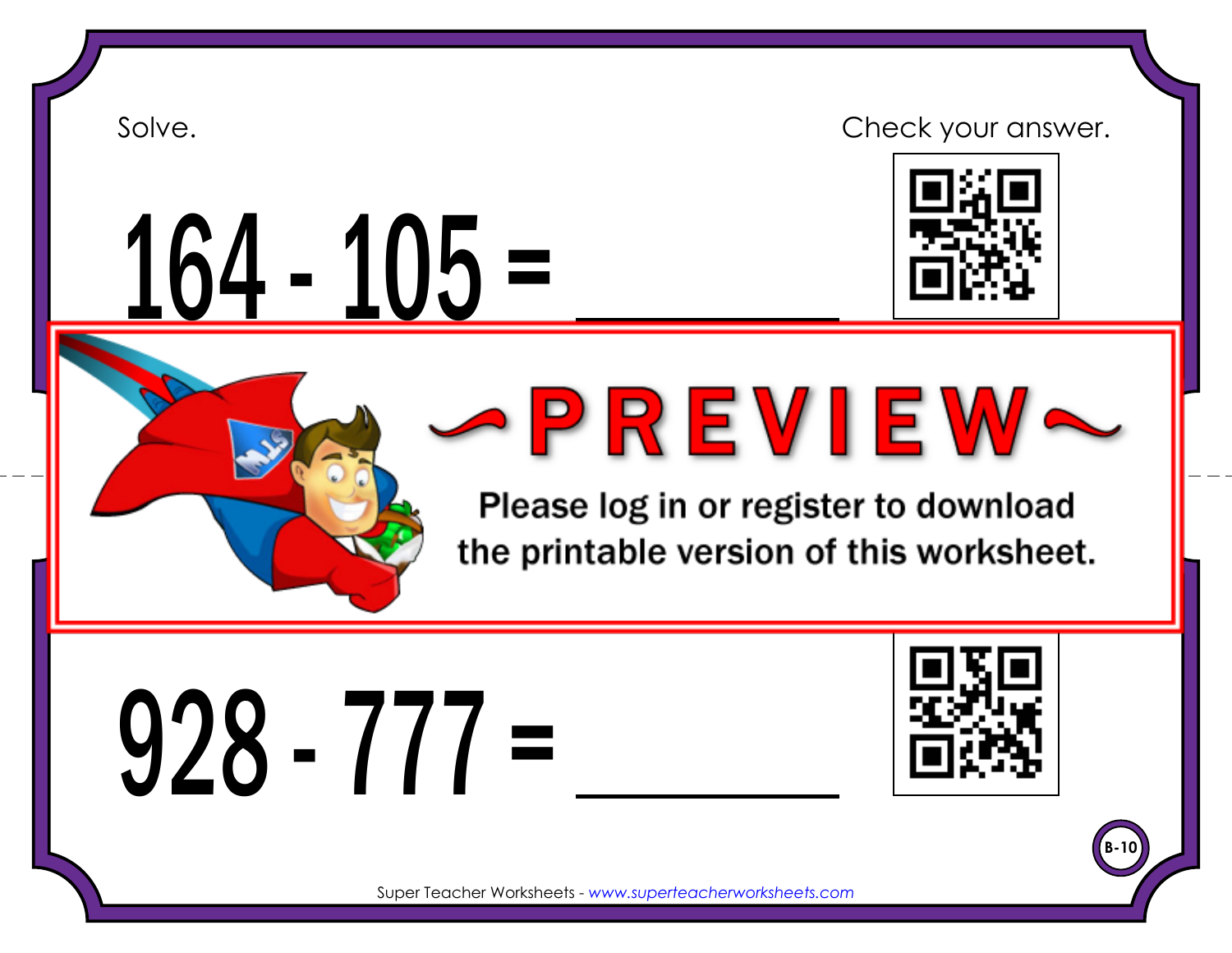## 610 - 397 =



Super Teacher Worksheets - *www.superteacherworksheets.com*

Please log in or register to download the printable version of this worksheet.

346 - 150 =



**B-12**

Super Teacher Worksheets - *www.superteacherworksheets.com*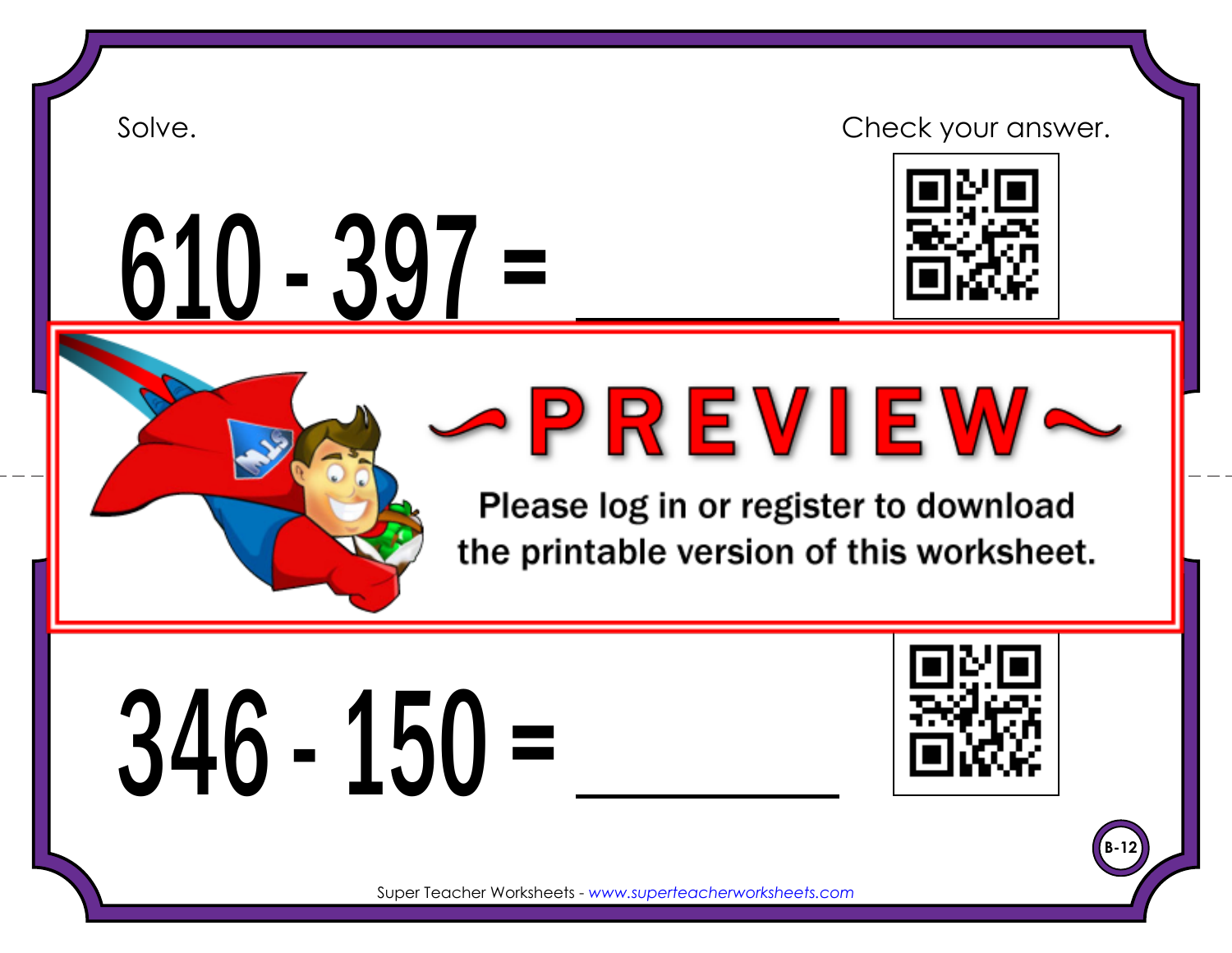





Please log in or register to download the printable version of this worksheet.

493 - 214 =



**B-14**

Super Teacher Worksheets - *www.superteacherworksheets.com*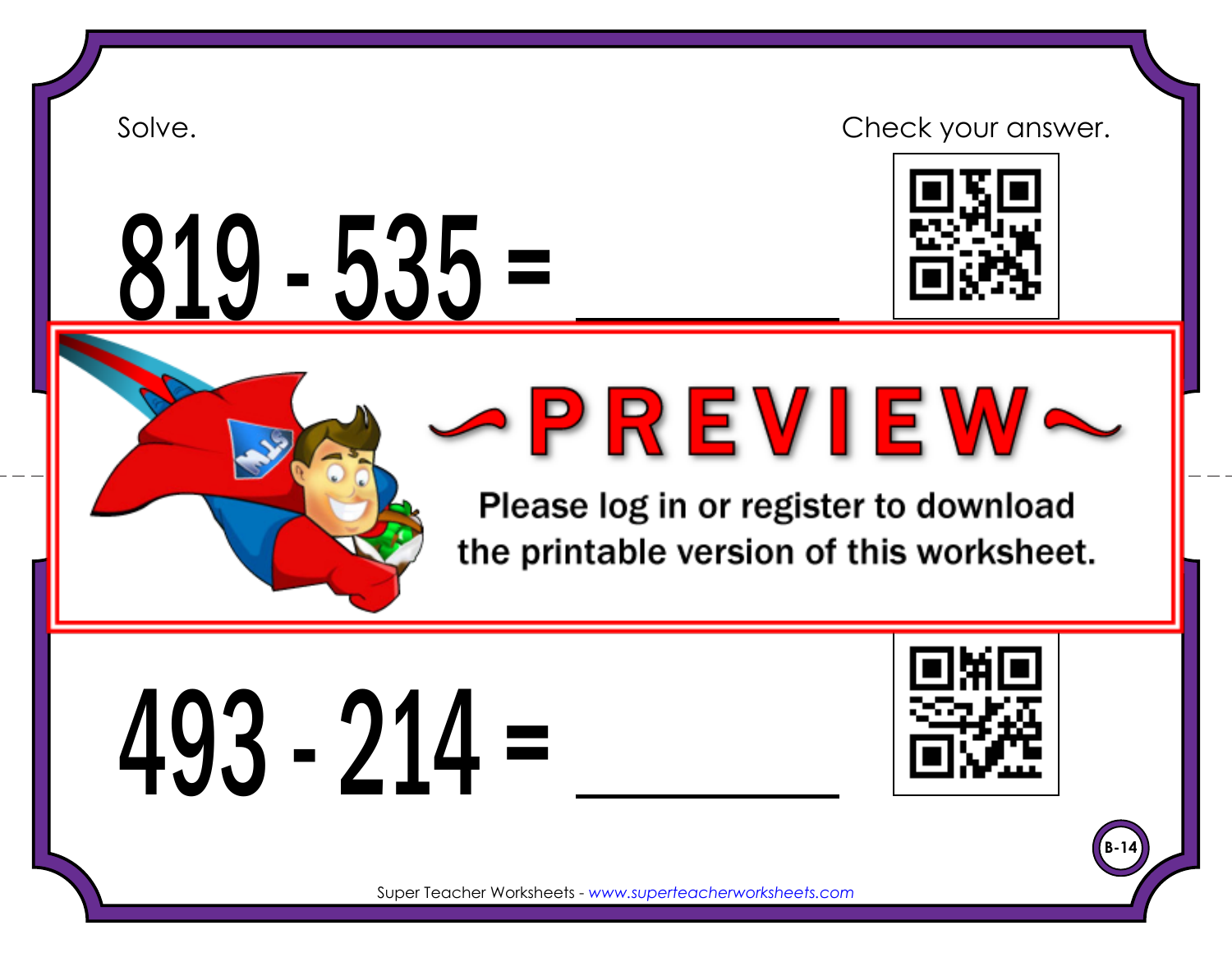

527 - 301 =



Please log in or register to download the printable version of this worksheet.

264 - 94 =



**B-16**

Super Teacher Worksheets - *www.superteacherworksheets.com*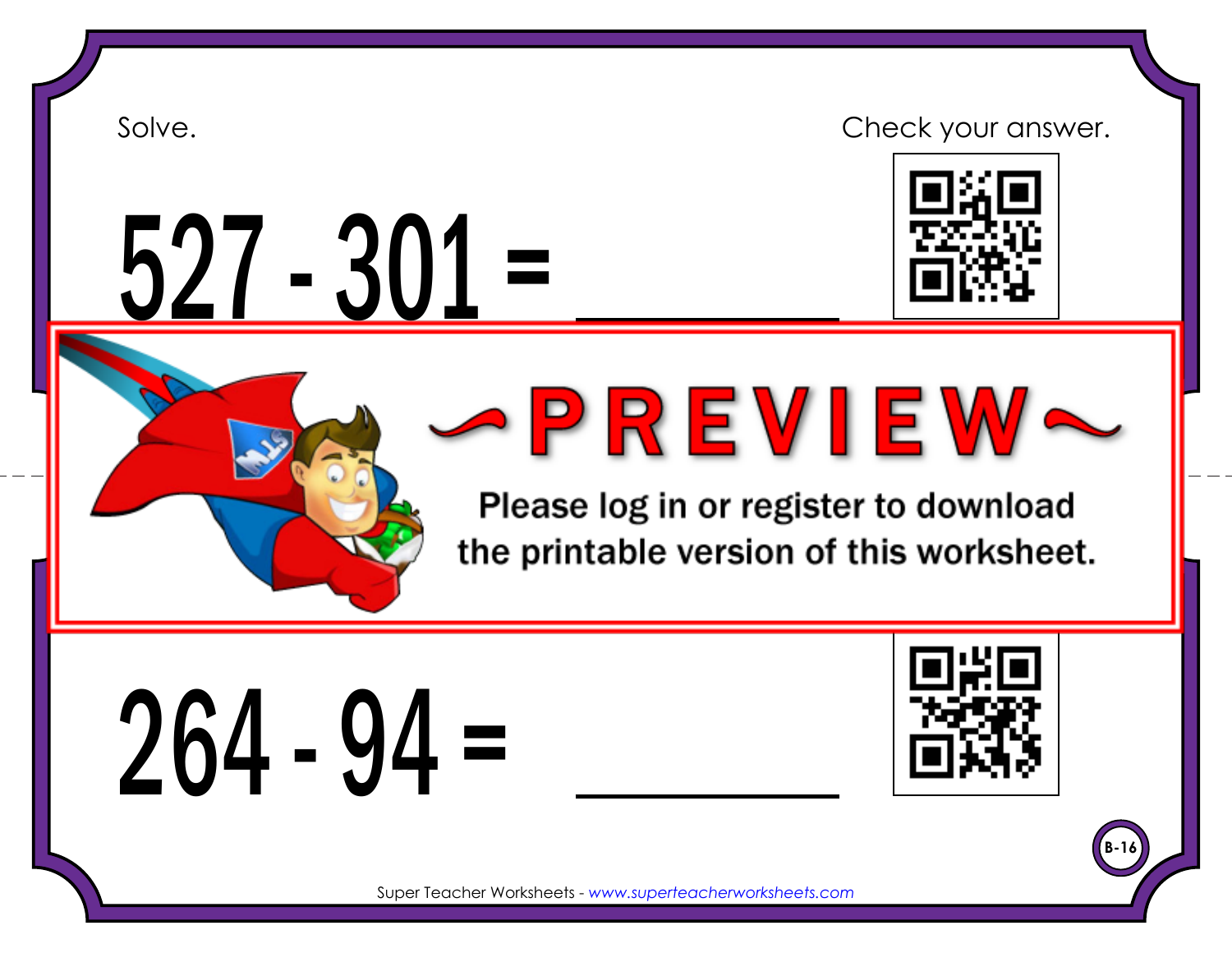770 - 467 =





Super Teacher Worksheets - *www.superteacherworksheets.com*

Please log in or register to download the printable version of this worksheet.

856 - 193 =



**B-18**

Super Teacher Worksheets - *www.superteacherworksheets.com*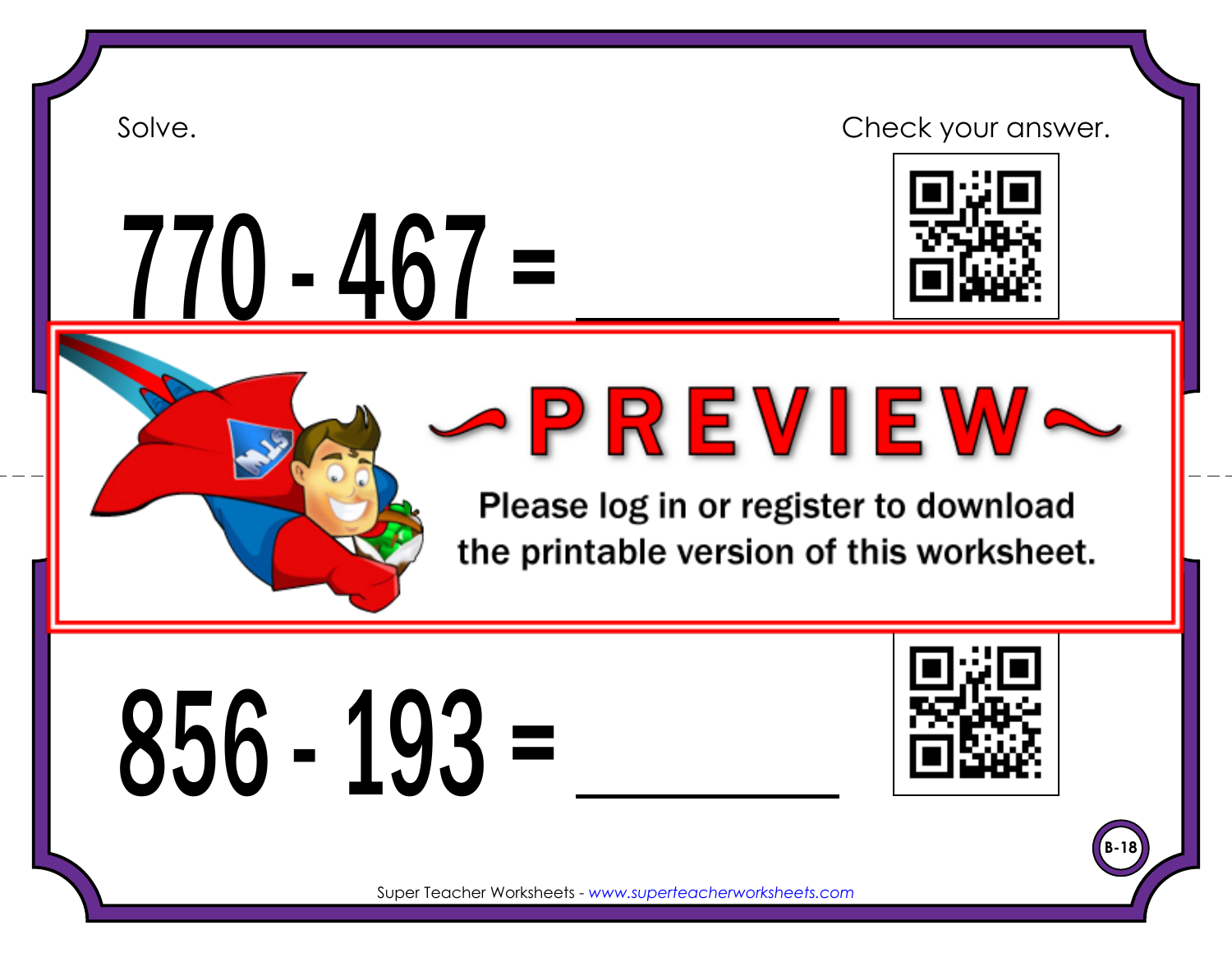600 - 399 =





Please log in or register to download the printable version of this worksheet.

958 - 168 =



**B-20**

Super Teacher Worksheets - *www.superteacherworksheets.com*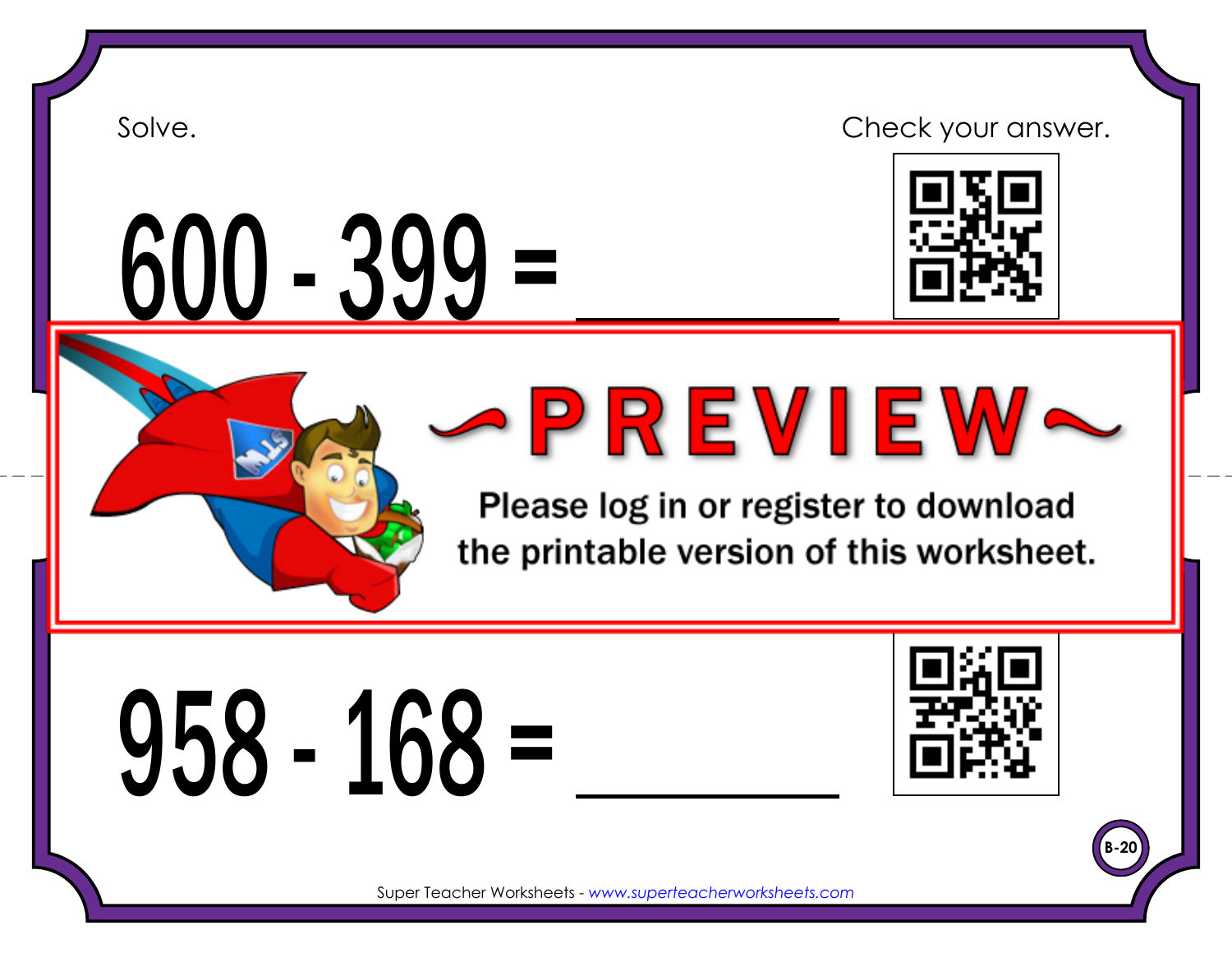

Super Teacher Worksheets - *www.superteacherworksheets.com*

Please log in or register to download the printable version of this worksheet.

318 - 205 =

179 - 34 =



**B-22**

Super Teacher Worksheets - *www.superteacherworksheets.com*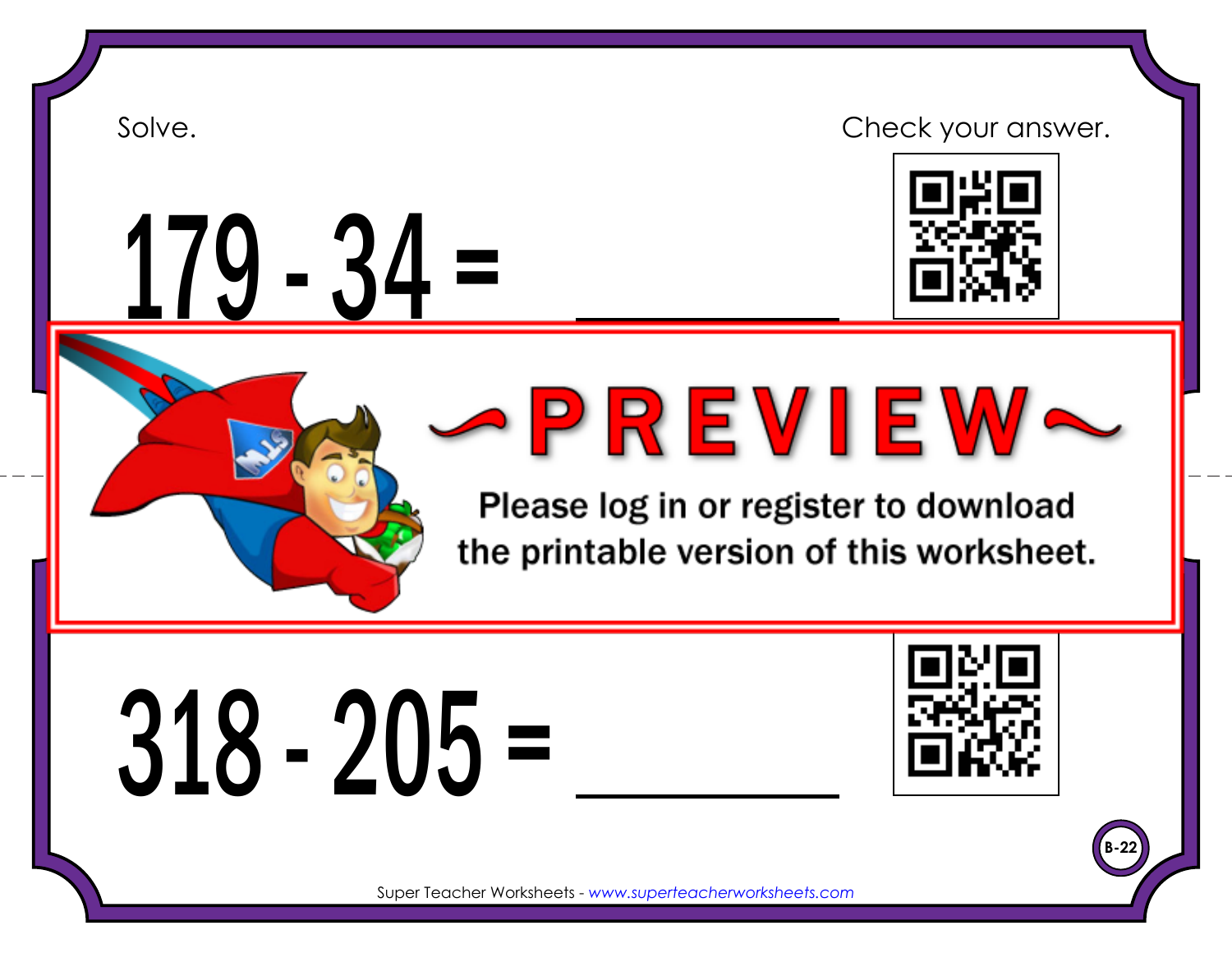566 - 493 =

Solve. Solve and the contract of the check your answer.



Super Teacher Worksheets - *www.superteacherworksheets.com*

Please log in or register to download the printable version of this worksheet.

461 - 277 =



**B-24**

Super Teacher Worksheets - *www.superteacherworksheets.com*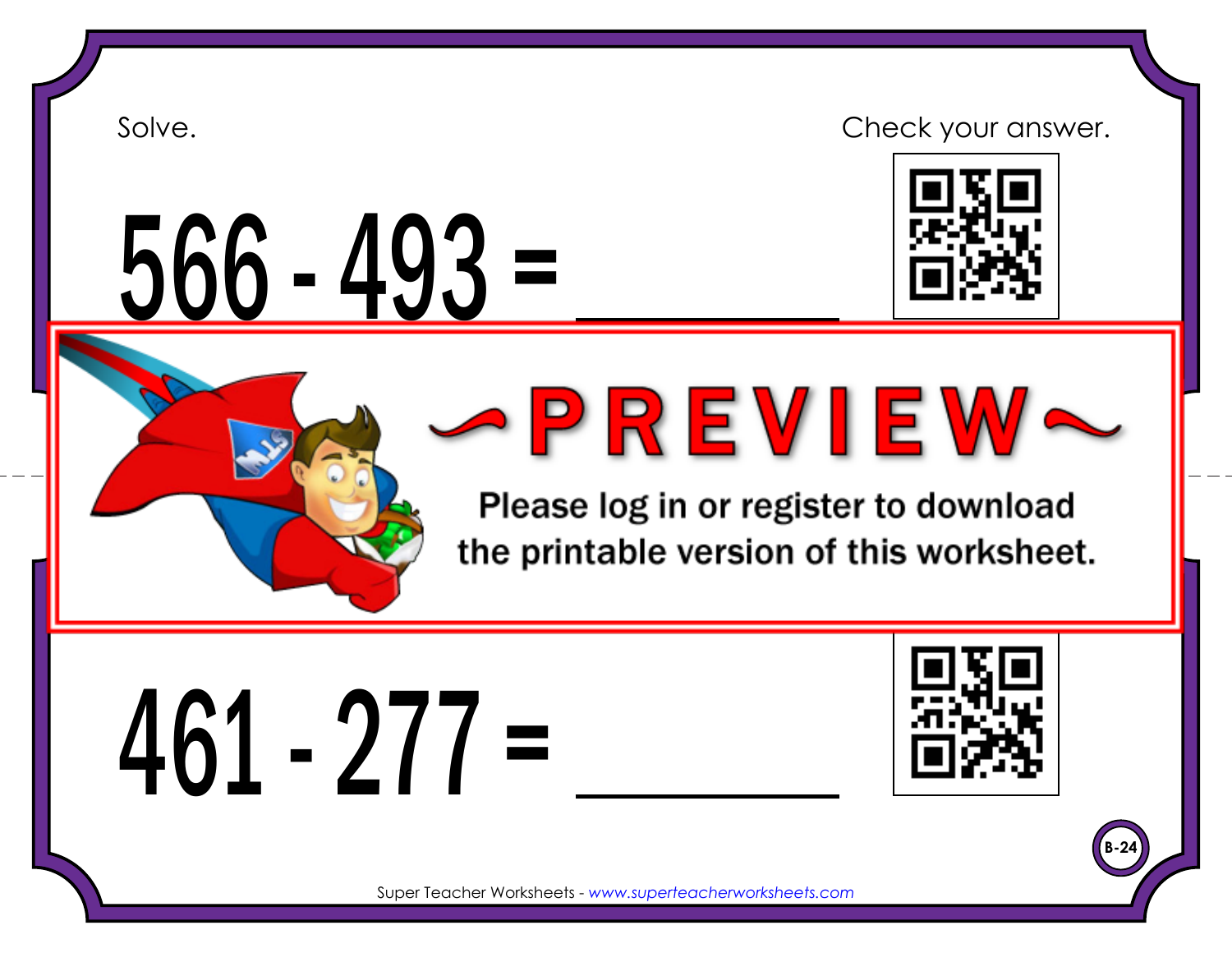708 - 345 =





Please log in or register to download the printable version of this worksheet.

846 - 590 =



**B-26**

Super Teacher Worksheets - *www.superteacherworksheets.com*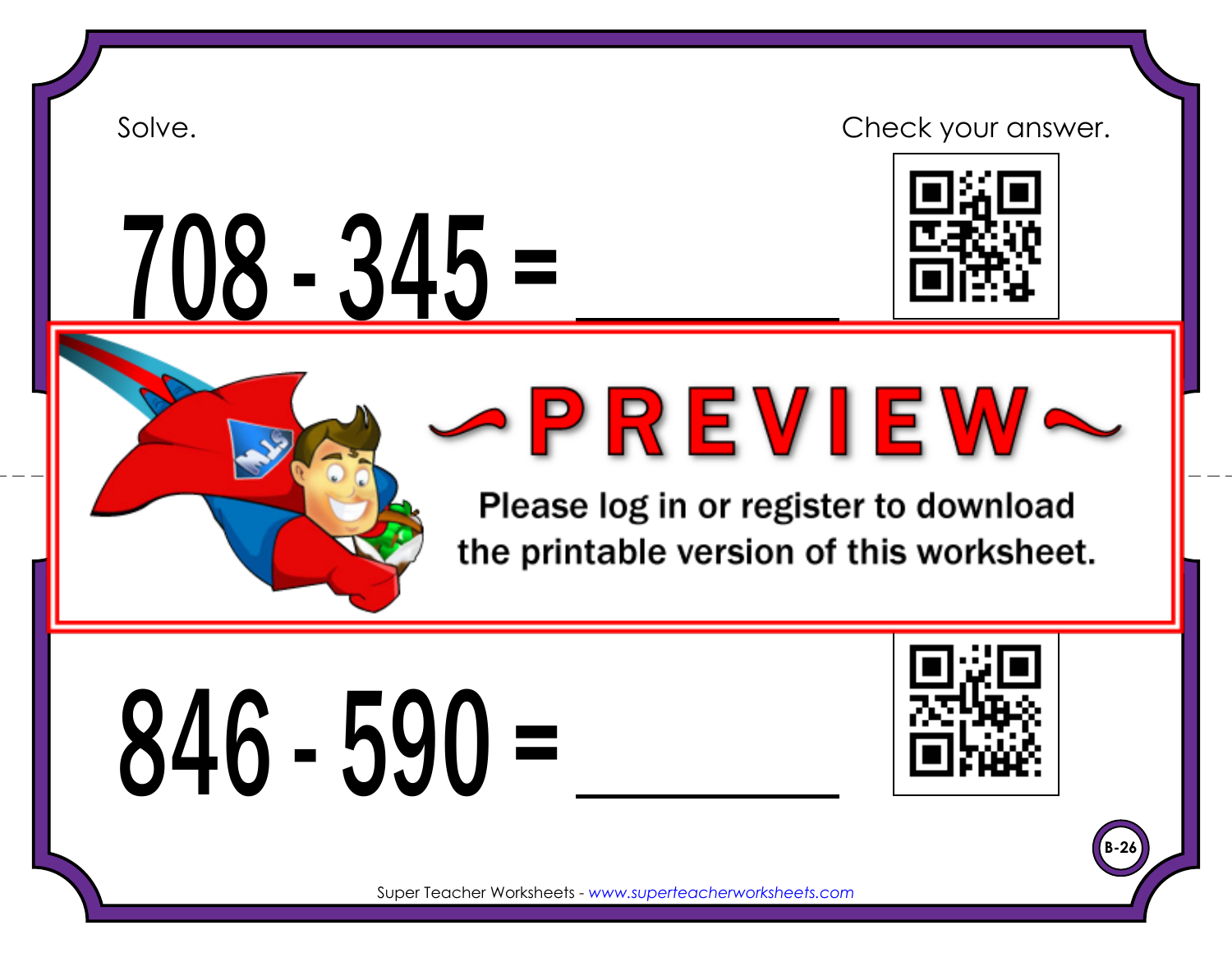951 - 903 =





Super Teacher Worksheets - *www.superteacherworksheets.com*

Please log in or register to download the printable version of this worksheet.

233 - 57 =



**B-28**

Super Teacher Worksheets - *www.superteacherworksheets.com*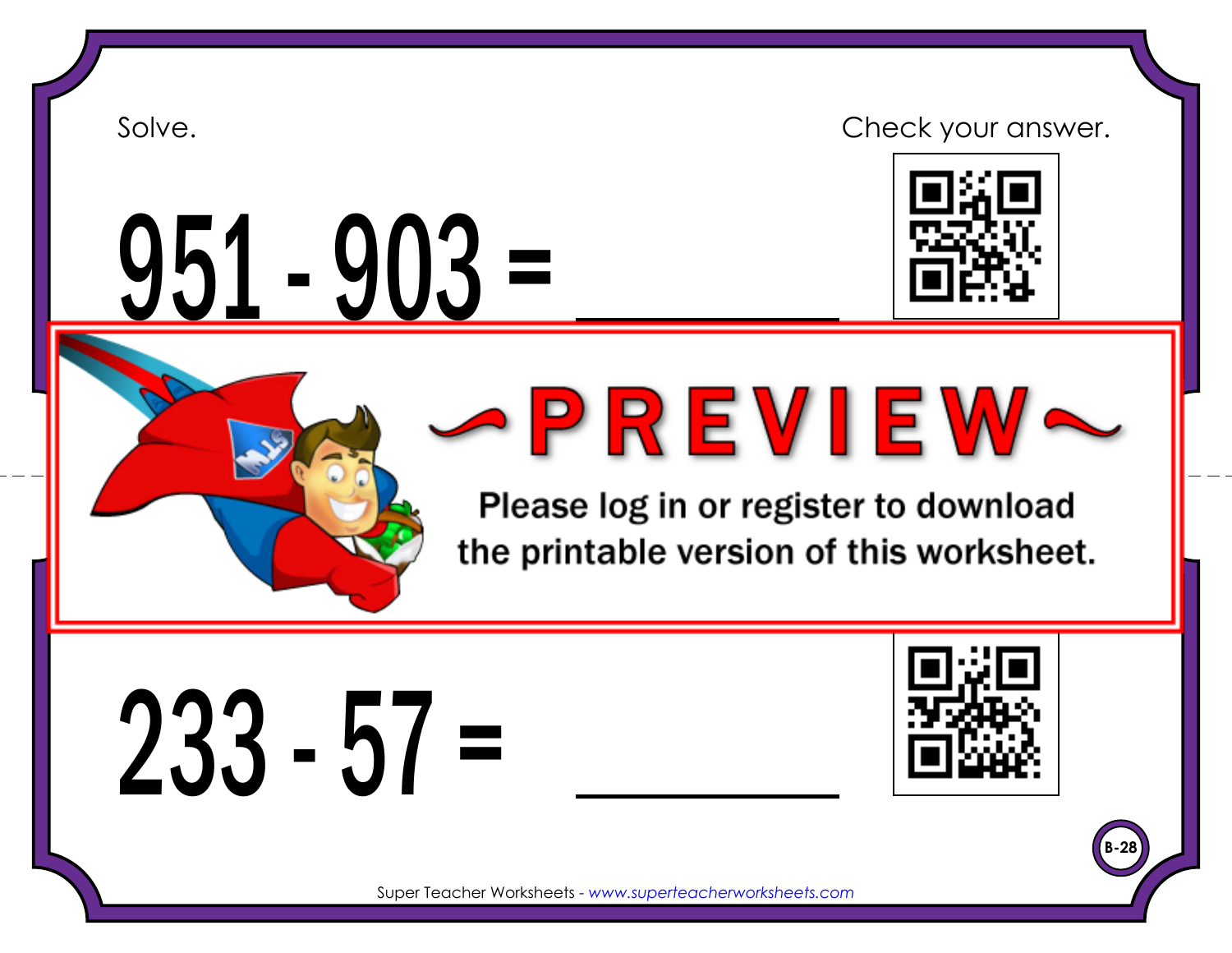668 - 386 =





Super Teacher Worksheets - *www.superteacherworksheets.com*

Please log in or register to download the printable version of this worksheet.

 $500 - 175 =$ 



**B-30**

Super Teacher Worksheets - *www.superteacherworksheets.com*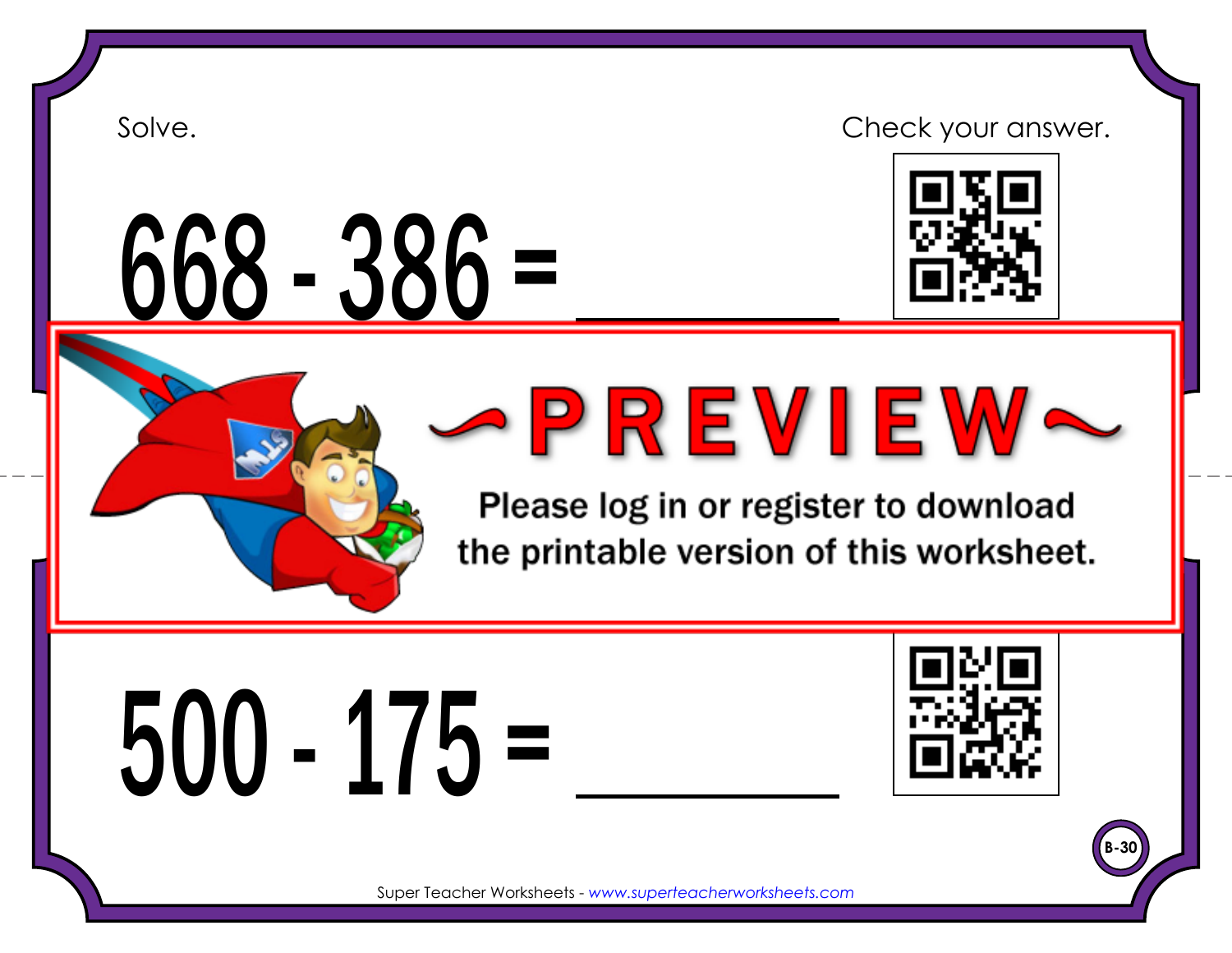